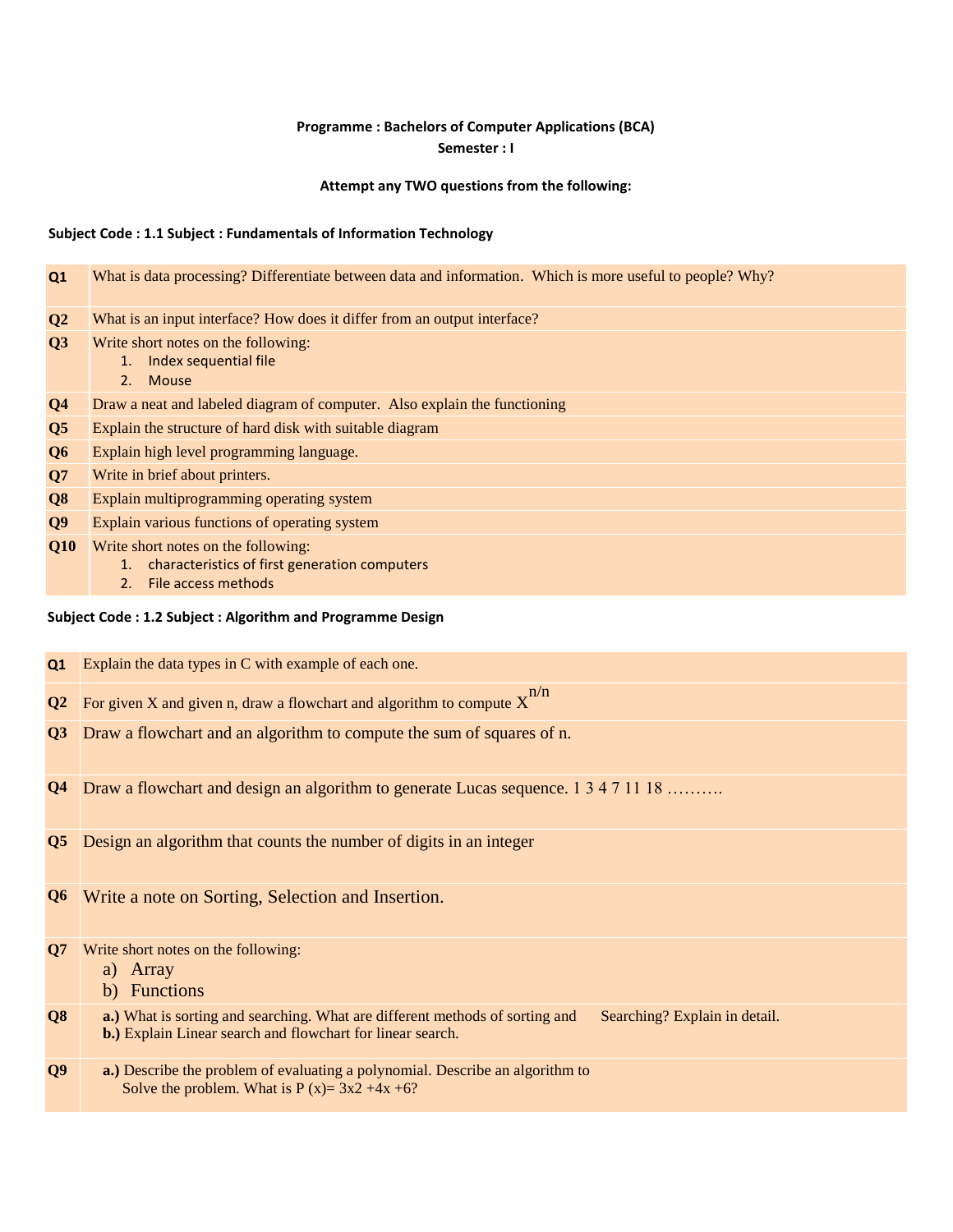**b.)** Explain the difference between the three kinds of iteration structures in C

**Q10** Write a algorithm to convert decimal number to binary number

#### **Subject Code : 1.3 Subject : Office Automation**

- **Q1** What are the objects of a Microsoft Access database? Explain each of them with examples
- **Q2** Describe Internet connectivity.
- **Q3** What is the use of the Help menu in MS Word?
- **Q4** What do you know about Wizard? How can you create a report using wizard?
- **Q5** Explain the Auto Formatting option in detail
- **Q6** Describe vi editor with suitable examples
- **Q7** Explain the various menus available in the Start menu.
- **Q8** Explain different types of file organization.
- **Q9** What is the need of network? Explain its benefits.
- **Q10** Explain multiprocessing and multitasking.

# **Subject Code : 1.4 Subject : Business Organisation and Systems**

| Q1                     | Explain the factors determining the choice of the form of business organization.                                              |
|------------------------|-------------------------------------------------------------------------------------------------------------------------------|
| Q <sub>2</sub>         | Write a short note on the following<br>Merits of One Man control as a form of business<br>a)<br><b>Wholesale Trade</b><br>b)  |
| Q3                     | Discuss the Indian business scenario during the $pre$ – colonial and colonial era.                                            |
| $\mathbf{Q}$ 4         | Write a short note on the following<br><b>Trade Commerce and Industry</b><br>a)<br><b>Agriculture Sector in economy</b><br>b) |
| $\overline{\text{Q5}}$ | Write a short note on the following<br>Job related attitude<br>a)<br><b>Organizational politics</b><br>b)                     |
| Q <sub>6</sub>         | Write a short note on the following<br>Franchising<br>a)<br>Transport sector in economy<br>b)                                 |
| Q7                     | Write a short note on the following<br><b>Organizational Culture</b><br>a)<br>Process of perception<br>b)                     |
| Q <sub>8</sub>         | What are the different forms of business? Discuss advantages of sole proprietorship firm.                                     |
| Q <sub>9</sub>         | What is business? Describe characteristics of business.                                                                       |

**Q10** What are Small Scale Industries? Discuss the problems of SSI.